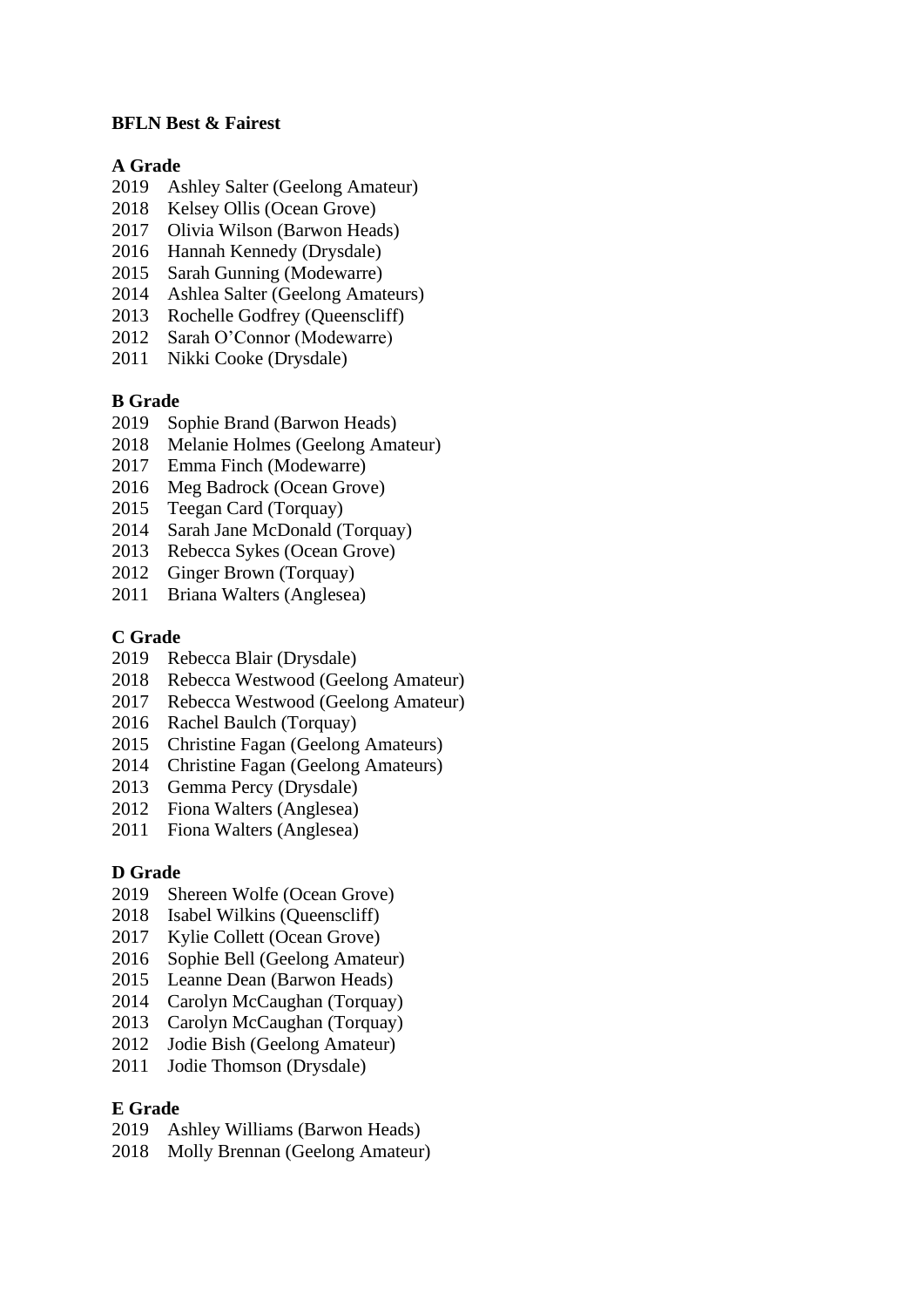# **19 & Under**

- 2019 Jade Merry (Geelong Amateur)
- 2018 Madison Robbins Hart (Newcomb)
- 2017 Emma Quinn (Torquay)
- 2016 Emily Goodfellow (Modewarre)
- 2015 Anna Von Moger (Anglesea**)**
- 2014 Briana Walters (Anglesea)
- 2013 Luci Hedley (Queenscliff)
- 2012 Bethany Dangerfield (Anglesea) & Lauren Ollis (Ocean Grove)
- 2011 Zoe Miles (Barwon Heads)

## **17 & Under Division 1**

- 2019 Kaitlin Gladman (Queenscliff)
- 2018 Kaitlin Gladman (Queenscliff)
- 2017 Paige McGrath (Drysdale)
- 2016 Emma Walker (Ocean Grove)
- 2015 Brielle King (Ocean Grove)
- 2014 Gina Macleod (Drysdale)
- 2013 Zanna Woods (Ocean Grove)
- 2012 Briana Walters (Anglesea)
- 2011 Allanah Penny (Modewarre)

## **17 & Under Division 2**

- 2019 Amelia Bakker (Queenscliff)
- 2018 Chelsea Aylmer (Geelong Amateur), Ileana Iosefo (Portarlington), Devon Wicks (Portarlington)
- 2017 Miett Wilkins (Barwon Heads)
- 2016 Ali Biram (Torquay)
- 2015 Elliana Van Galen (Drysdale)
- 2014 Eve Dickinson (Torquay) Justine Morgan (Geelong Amateurs)
- 2013 Jasmine Mannix (Drysdale)
- 2012 Marley Erihe (Drysdale)
- 2011 Alyse O'Keefe (Ocean Grove)

## **15 & Under Division 1**

- 2019 Anna Smith (Ocean Grove)
- 2018 Amelia Bakker (Queenscliff)
- 2017 Kaitlin Gladman (Queenscliff)
- 2016 Emma Quinn (Torquay)
- 2015 Emma Walters (Anglesea)
- 2014 Claudia Britt (Ocean Grove)
- 2013 Chelsea Abel (Ocean Grove)
- 2012 Isabella Rowlands (Barwon Heads)
- 2011 Briana Walters (Anglesea)

## **15 & Under Division 2**

2019 Leila Owens (Torquay)